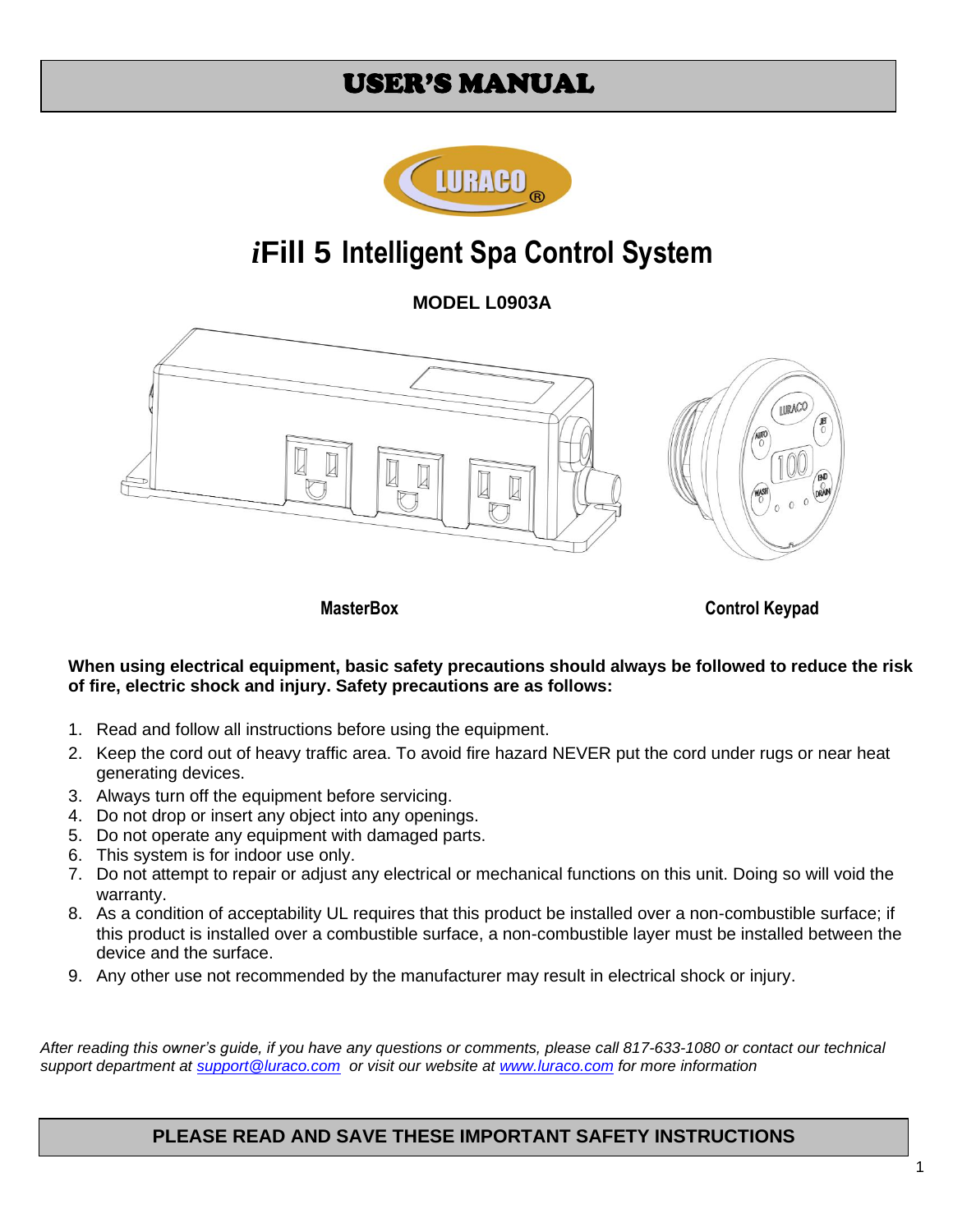## **FEATURES and OPERATIONS**

# **iFill 5 Features**

- Complete spa controller with intelligent automatic fill features.
- Digital water temperature and session elapsed time display.
- Volume setting from 1 to 10 gallons.
- Can be used with or without disposable liners.
- 3 switched and 1 continuous outlet.
- Drain pump-controlled outlet with timer.
- Heavy duty industrial graded brass water valve and flow sensor package.
- Can be operated in both automatic or manual modes.
- Built-in 1-hour timer.
- Reliable, simple and easy to use.
- 120VAC, 60Hz (2 Amps max per outlet).
- **UL Recognized**

# **Installation Guide**

**I) Overall System Integration**



**Fig.1: Connection Diagram**

**ATTENTION: BACKFLOW "PREVENTERS ARE" REQUIRED FOR EVERY SPA CHAIR. THEY MUST BE INSTALLED ON BOTH HOT AND COLD-WATER LINES TO AVOID LOSING HOT WATER FROM ONE CHAIR TO ANOTHER.**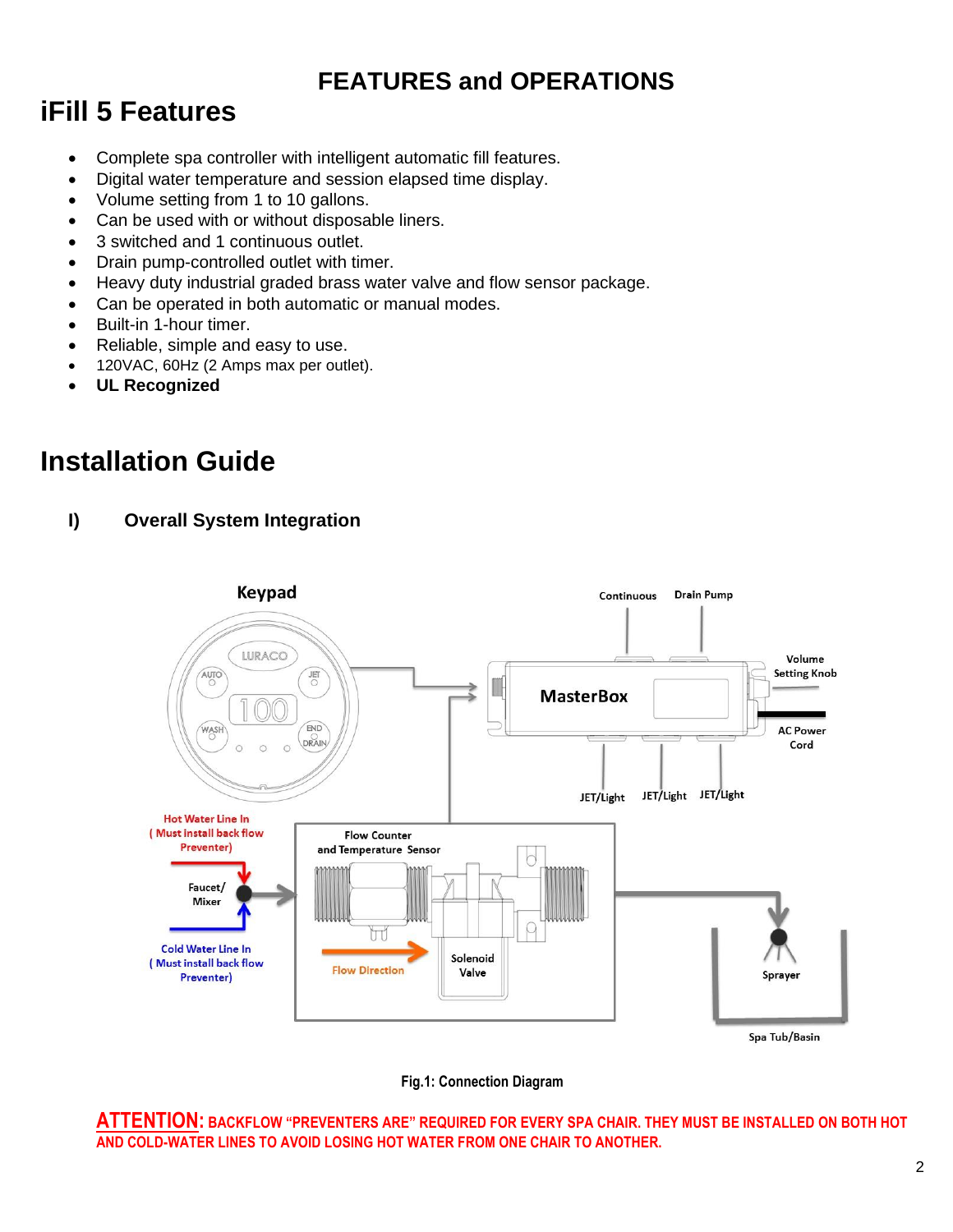### **II) System Installation**

#### **Follow the steps below for iFill 5 installation**

- a) Connect the Flow Sensor/Water Valve Package to the output of water mixer/faucet. Be sure the water flow direction is correct.
- b) Connect the Control Keypad and Flow Sensor/Water Valve Package to MasterBox

#### **Automatic Fill Volume Setting:**

The volume of each Auto iFill can be set by the knob located next to the power cord on Masterbox. Depending on the knob position, water valve shuts off when water volume reached the set value.

#### **How To Change the Temperature Unit (Fahrenheit or Celsius):**

Be sure all buttons on keypad are off, press and hold the END/DRAIN button for 5 seconds until F or C is displayed on the keypad.

#### **III) How to operate the iFill 5 (Be sure that the faucet is open)**

#### **ATTENTION: BEFORE PRESSING AUTO iFILL BUTTON. BE SURE PREVIOUS SESSION IS COMPLETE AND DRAIN OUT WATER IN THE BASIN. TO UNLOCK THE AUTO BUTTON, PRESS END BUTTON**

- Press the Auto/iFill button to turn On or Off the Automatic fill.
- Press the JET button to turn On or Off the JET and color light manually (**1 hour timer**)
- Press the Wash button to turn On or Off the water manually (**5 minute safety timer**)
- Press End/Drain button to end the session and unlock the Auto fill button. This button will also turn on the drain pump.

#### **Understanding The Display Screen**



#### **Display Screen**

- Displays gallons during initial volume setting
- Displays temperature of water flowing into the basin
- Displays elapsed time of Session
- If flow sensor and valve package is not connected. Screen displays a Fault (-F-)
- By holding the END/DRAIN button for 5 seconds, the screen will toggle between temperature units °C and °F
- By holding the JET button for 5 seconds, the screen will display number of cycles that the chair has been used.

**Time Display Indicator** (On when screen displays elapsed time in minutes)

**Fig.2: Display Screen**